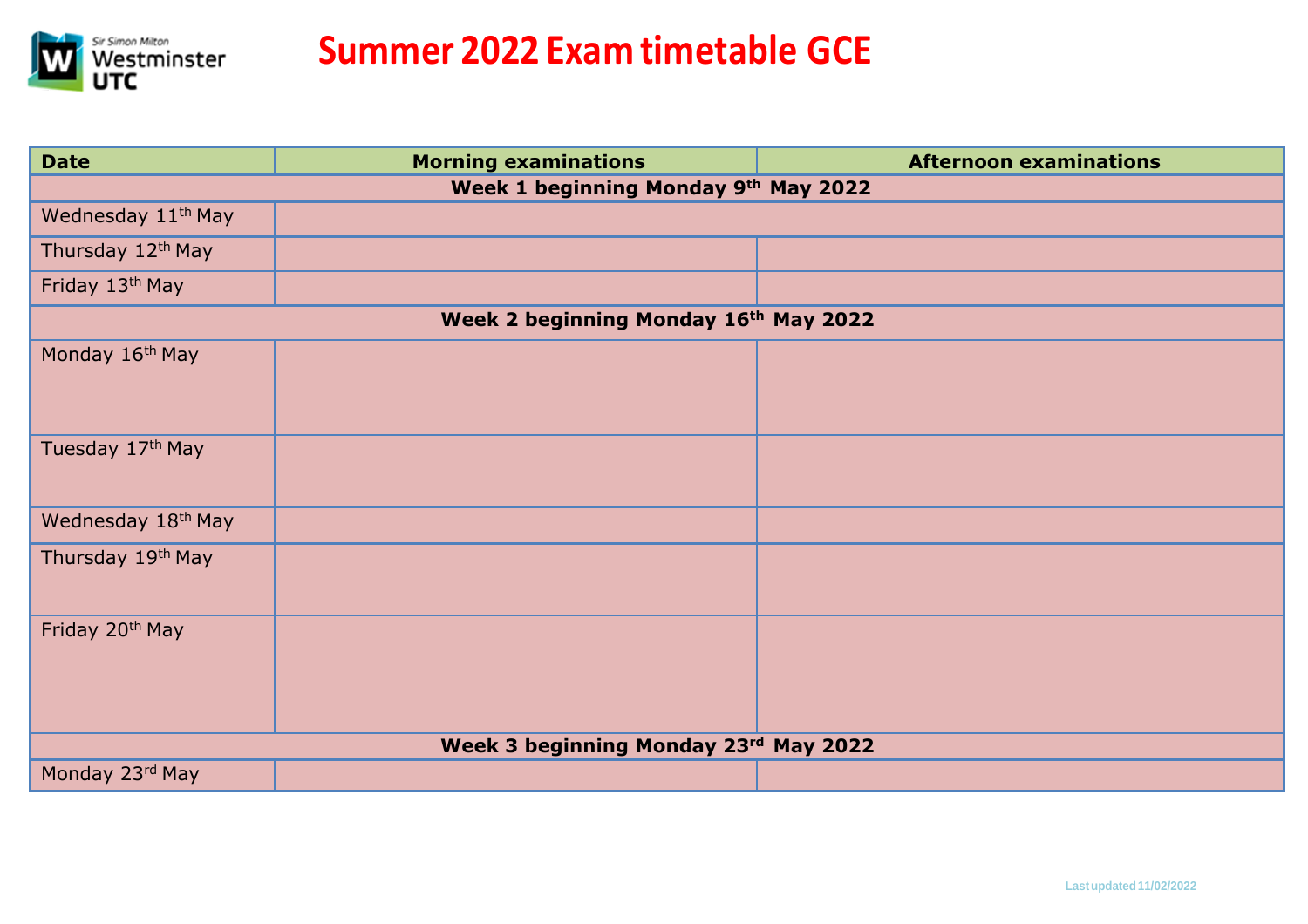

| <b>Date</b>                                                                 | <b>Morning examinations</b>                           | <b>Afternoon examinations</b>                         |
|-----------------------------------------------------------------------------|-------------------------------------------------------|-------------------------------------------------------|
| Tuesday 24 <sup>th</sup> May                                                | Psychology ADV Paper 1 2hours                         |                                                       |
| Wednesday 25th May                                                          |                                                       | Business Paper 1 Market, People & Global BU 2hours    |
|                                                                             |                                                       | Core Pure Maths 1 1hour 30 minutes                    |
| Thursday 26 <sup>th</sup> May                                               |                                                       | Physics ADV Paper 1 2hours                            |
| Friday 27 <sup>th</sup> May                                                 | Geography ADV Paper 1<br>2hours 30minutes             |                                                       |
| Week 4 - No Exams Half term Monday 30th May 2022 to 3rd<br><b>June 2022</b> |                                                       |                                                       |
| Week 5 beginning Monday 6th June 2022                                       |                                                       |                                                       |
| Monday 6 <sup>th</sup> June                                                 |                                                       |                                                       |
| Tuesday 7 <sup>th</sup> June                                                |                                                       | Pure Mathematics Paper 1 2hours                       |
| Wednesday 8 <sup>th</sup> June                                              | Psychology ADV Paper 2 2hours                         | Geography ADV Paper 2 2hours 30 minutes               |
|                                                                             |                                                       | Core Pure Math's 2 1hour 30 minutes                   |
|                                                                             |                                                       | Construction unit 2: Written Paper 2hours             |
| Thursday 9 <sup>th</sup> June                                               | Business Paper 2 Activs, Decisions<br>& Strats 2hours | Biology ADV Paper 1 2hours                            |
|                                                                             |                                                       | D&T Principles of Design Engineering 1hour 30 minutes |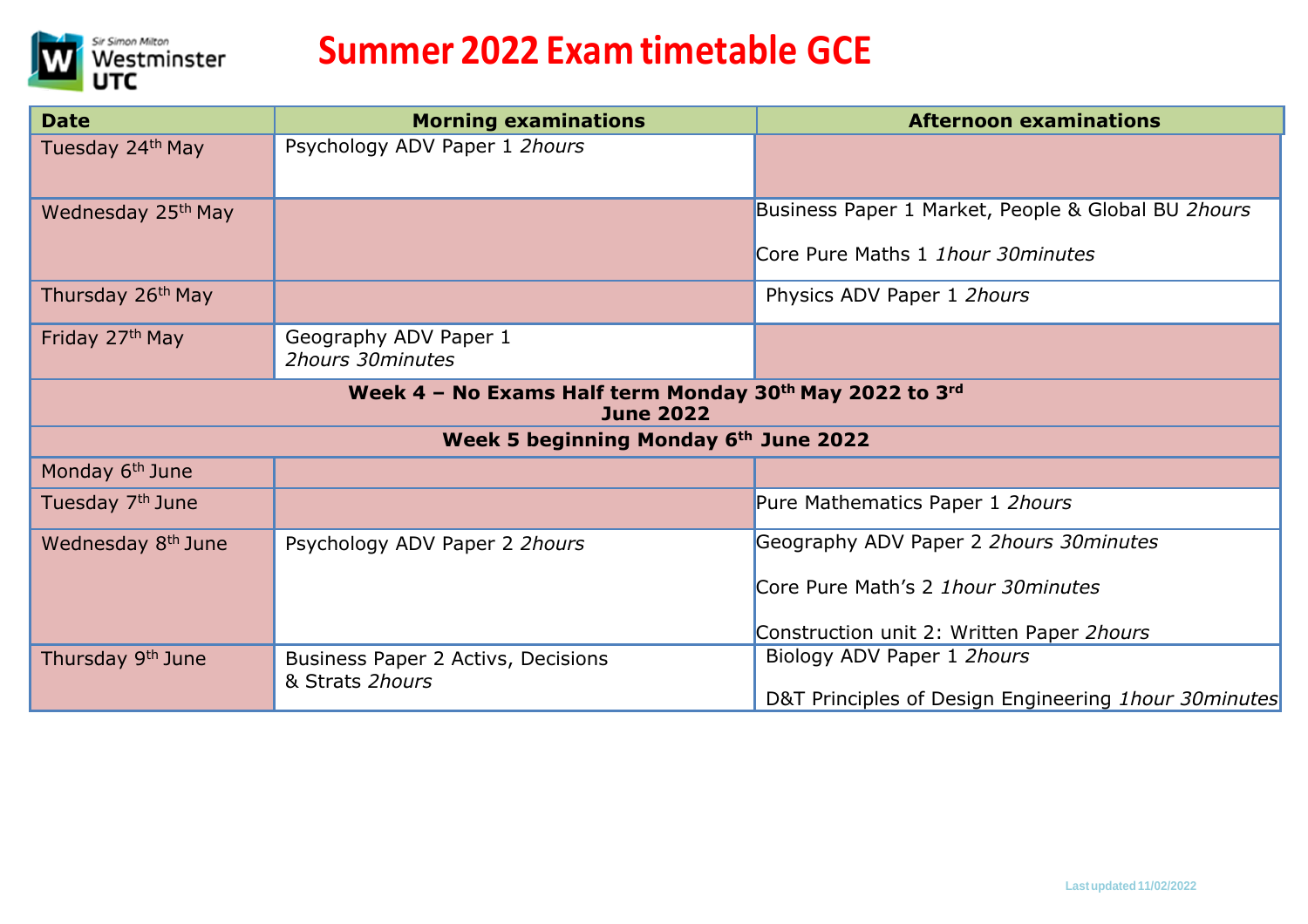

| <b>Date</b>                            | <b>Morning examinations</b>                               | <b>Afternoon examinations</b>                                       |
|----------------------------------------|-----------------------------------------------------------|---------------------------------------------------------------------|
| Friday 10 <sup>th</sup> June           |                                                           | Physics ADV Paper 2 2hours                                          |
| Week 6 beginning Monday 13th June 2022 |                                                           |                                                                     |
| Monday 13 <sup>th</sup> June           | Chemistry ADV Paper 1 2hours                              | Computer Science: Computer systems<br>2hours 30minutes              |
| Tuesday 14 <sup>th</sup> June          |                                                           | Pure Mathematics Paper 2 2hours                                     |
| Wednesday 15th June                    |                                                           |                                                                     |
| Thursday 16 <sup>th</sup> June         | Physics ADV Paper 3 2hours                                | <b>Business Paper 3:</b><br><b>Investigating Business</b><br>2hours |
|                                        | Psychology ADV Paper 3 2hours                             |                                                                     |
| Friday 17th June                       | Biology ADV Paper 2 2hours                                | Further Statistics 1 1hour 30 minutes                               |
| Week 7 beginning Monday 20th June 2022 |                                                           |                                                                     |
| Monday 20 <sup>th</sup> June           | Chemistry ADV Paper 2 2hours                              |                                                                     |
|                                        | D&T Problem solving Design Engineering<br>1hour 45minutes |                                                                     |

| <b>Date</b>                     | <b>Morning examinations</b>                                    | <b>Afternoon examinations</b>                     |
|---------------------------------|----------------------------------------------------------------|---------------------------------------------------|
| Tuesday 21st June               |                                                                | Mathematics Paper 3 Statistics & Mechanics 2hours |
| Wednesday 22 <sup>nd</sup> June |                                                                | Construction unit 3: written paper 2hours         |
| Thursday 23rd June              | Chemistry ADV Paper 3 2hours                                   |                                                   |
| Friday 24th June                | Biology ADV Paper 3 2hours                                     |                                                   |
|                                 | Computer Science: Algorithms & Programming<br>2hours 30minutes |                                                   |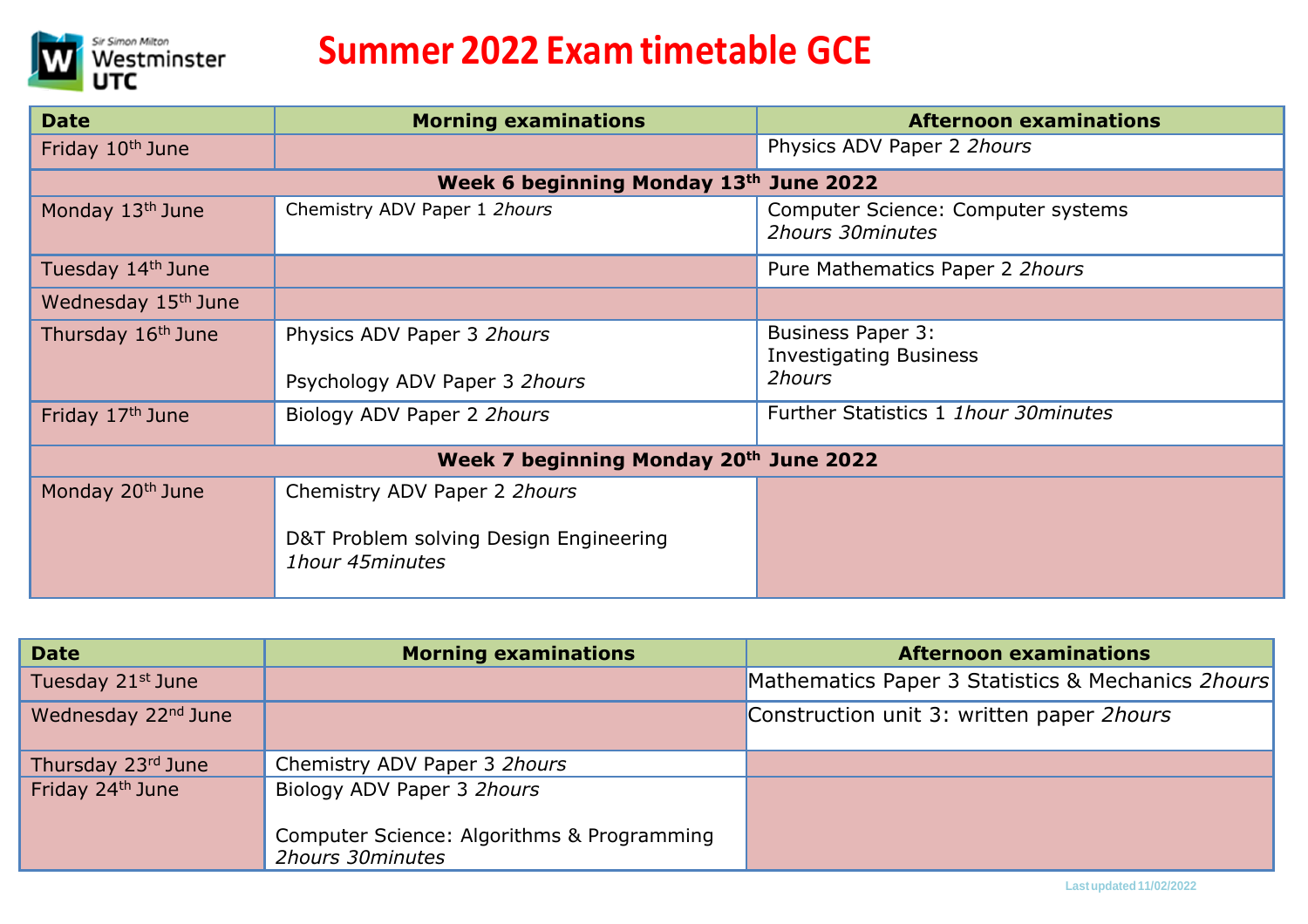

| Week 8 beginning Monday 27th June 2022 |                                                       |  |
|----------------------------------------|-------------------------------------------------------|--|
| Monday 27 <sup>th</sup> June           | <b>Further Statistics 2</b><br><i>lhour 30minutes</i> |  |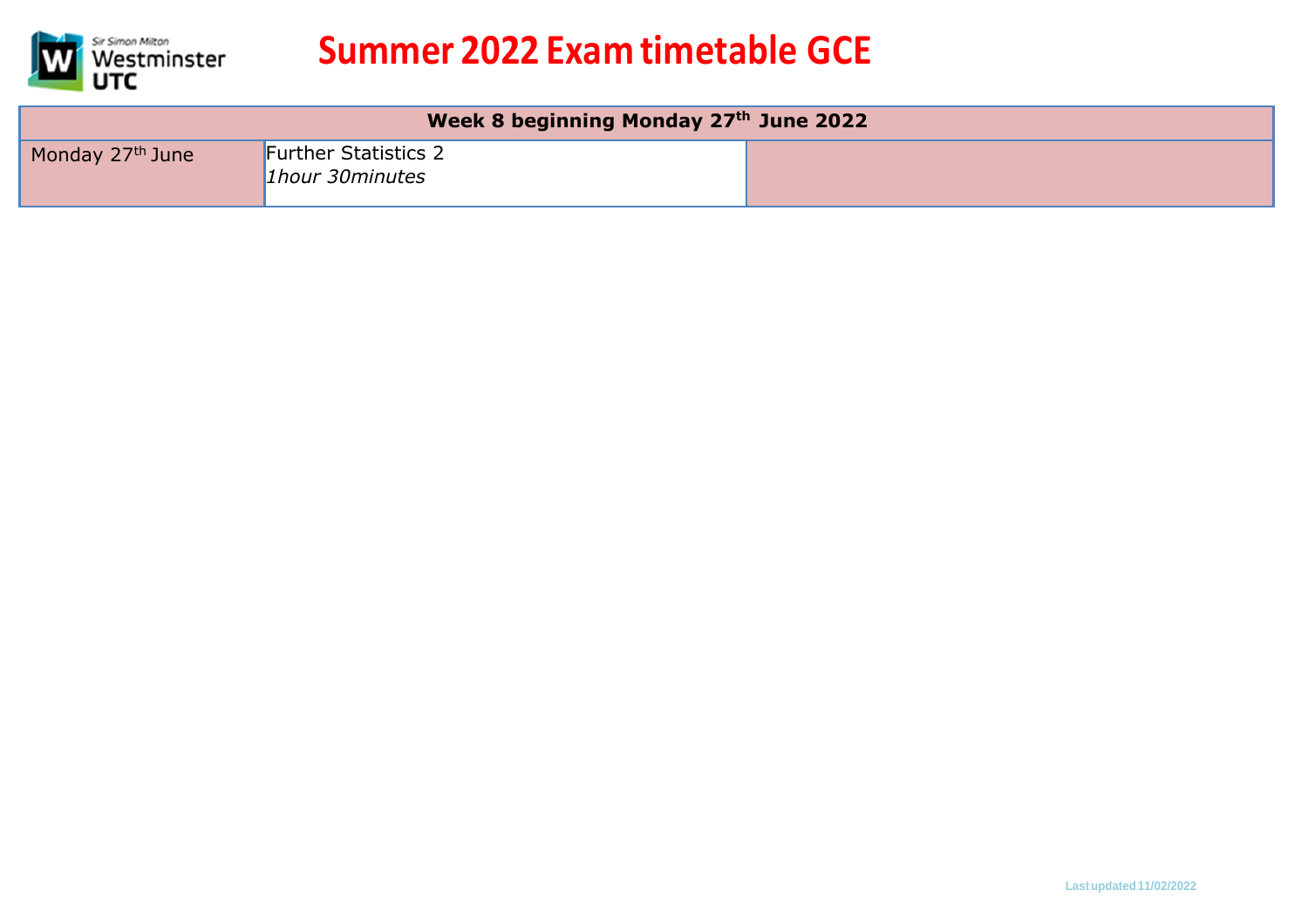